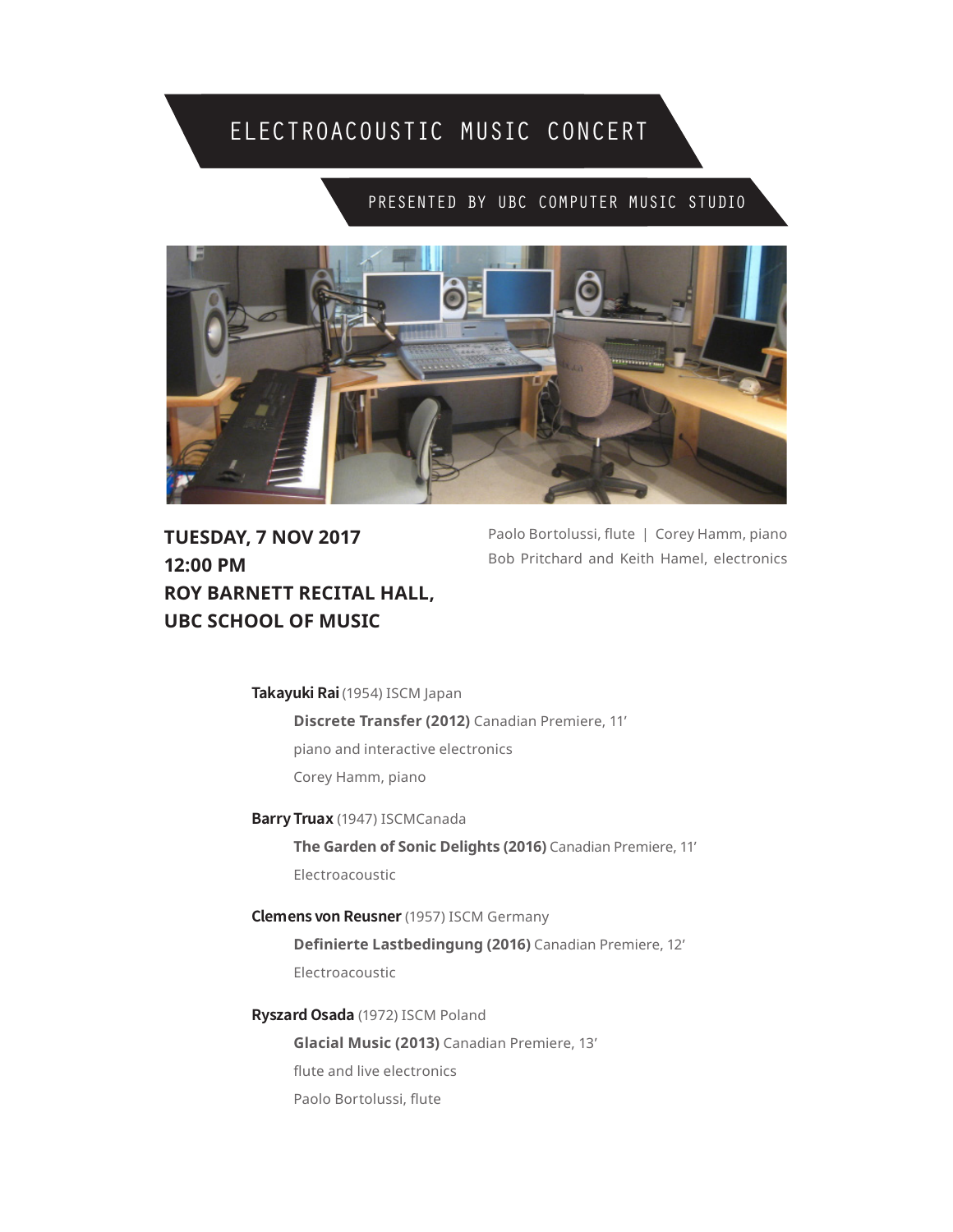# **COMPOSERS**



## **TAKAYUKI RAI**

(Japan, born 1954)

Takayuki Rai studied composition with Irino and Lachenmann, and computer music with Paul Berg at the Institute of Sonology in the Netherlands. He teaches computer music and composition at Kunitachi College of Music, Toho College of Music, and Sichuan Conservatory of Music. He has previously taught at Lancaster University between 2006 and 2013. His works have been selected at numerous international competitions and have won premier awards at International Electroacoustic Music Competition Bourges and NEWCOMP International Computer Music Competition. He has also been awarded with the Irino Composition Prize. In 1991, he received the ICMA Commission Award.

#### *DISCRETE TRANSFER* **(2012) (CANADIAN PREMIERE)**

*Discrete Transfer* was composed for piano and a live computer system consisting of a Macintosh computer running Max/MSP. The system samples the sounds of instruments from the stage, performs signal processing on it, and reproduces transformed piano sound along with its original sound in the hall. Various real-time signal processing techniques are employed, including the frequency and time domain manipulation using FFT/iFFT re-synthesis techniques and the real-time grain oriented frequency modulation technique. This work was premiered in January 2012 in Tokyo and selected at ICMC in Perth and New York City Electroacoustic Music Festival in 2013.



## **BARRY TRUAX**

(Canada, born 1947)

Barry Truax is a Professor Emeritus in the School of Communication at Simon Fraser University where he taught acoustic communication and electroacoustic music. He worked with the World Soundscape Project, editing its Handbook for Acoustic Ecology, and has published a book Acoustic Communication dealing with sound and technology. As a composer, Truax is best known for his computer music works and multi-channel soundscape compositions. In 1991, his Riverrun was awarded the Magisterium at the International Competition of Electroacoustic Music in Bourges, France. In 2015/2016, he was the Edgard Varèse Guest Professor at the Technical University in Berlin, and Guest Composer at the 2016 BEAST Festival in Birmingham.

#### *THE GARDEN OF SONIC DELIGHTS* **(2016) (CANADIAN PREMIERE)**

*The Garden of Sonic Delights* invites the listener to enter an imaginary soundscape (one that Murray Schafer might describe as a "soniferous garden") richly filled with sounds that may remind us of the actual sounds of water, wind, insects, animals, and birds. Our visit will take us through the afternoon until the next morning, hopefully leaving us delighted and refreshed. The piece was commissioned by Birmingham ElectroAcoustic Sound Theatre (BEAST) for BEAST FEaST 2016, and realized in 48 channels at the Technical University, Berlin, and the composer's private studio assisted by Outboard's TiMax2 Soundhub for spatialization. (Barry Truax)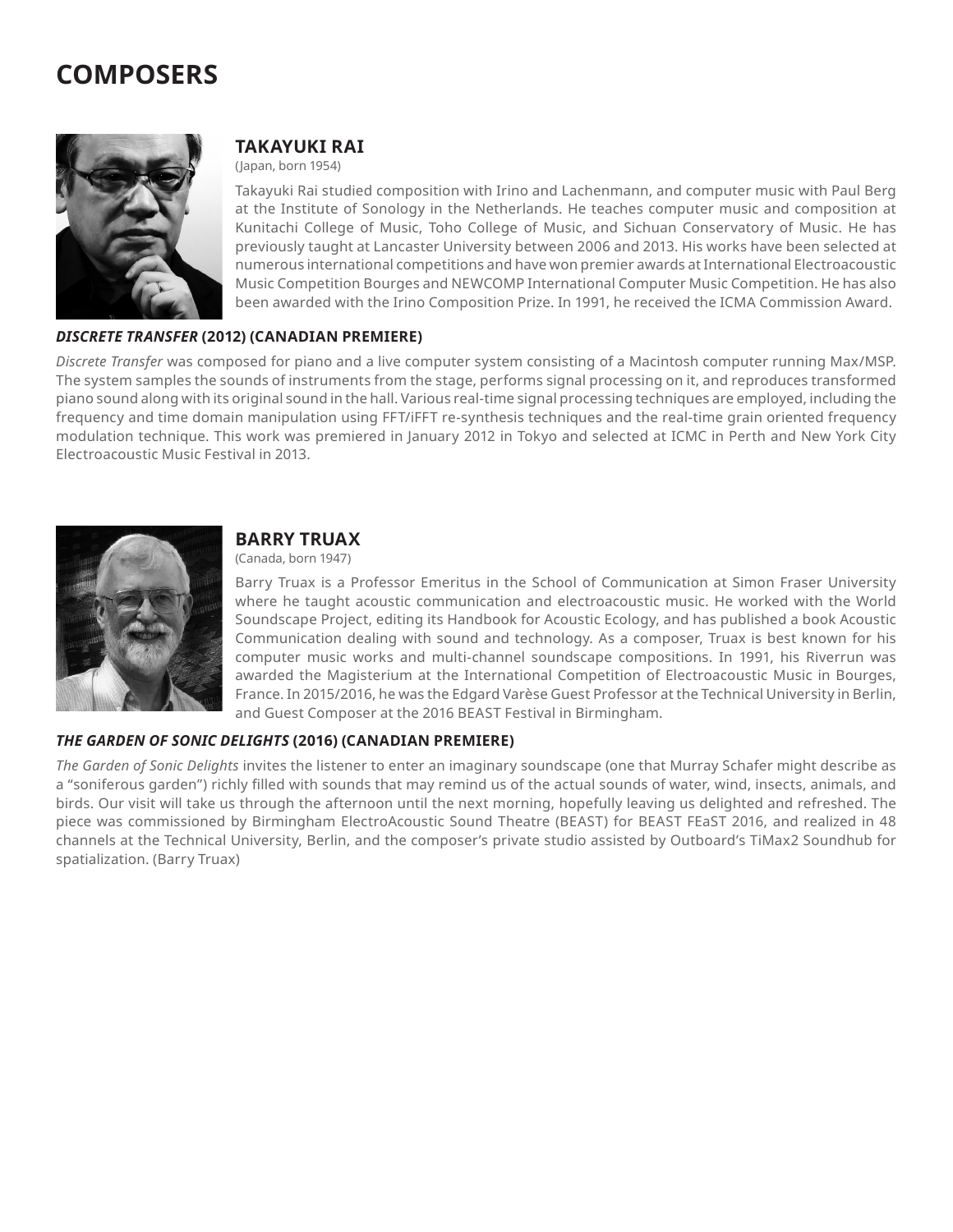

## **CLEMENS VON REUSNER**

(Germany, born 1957)

Clemens von Reusner is a composer and sound artist based in Germany who is focused on acousmatic music. He studied musicology, music education, and drums with Abbey Rader and Peter Giger. Since the end of the 1970s, he has been engaged in electroacoustic music, radio plays, and soundscape compositions. He was involved in the development of the music software, Kandinsky Music Painter. He is also a member of the German Society for New Music (GNM), the German Composers Society (DKV), and the German Society for Electroacoustic Music (DEGEM). His music has been broadcast and performed nationally and internationally.

#### *DEFINIERTE LASTBEDINGUNG* **(2016) (CANADIAN PREMIERE)**

*Definierte Lastbedingung* (a defined load condition – a technical term when testing electrical machines) is based upon the sounds of electromagnetic fields as they arise when using electric devices recorded at a research institute. In their noisiness, these sounds are static, though moved inside. They usually seem bulky, harsh and repellent, even hermetic as the well-known electrical hum. These sounds are explored in their structure, reshaped, and musically dramatized by the means of the electronic studio. The main frequency of electrical current in Europe is 50 hertz and hence 50 and its multiples are also the numerical keys this composition is based upon.



## **RYSZARD OSADA**

(Poland, born 1972)

Ryszard Osada has been the national and international winner of competitions including: Nationwide Composition Competition "Łódź' 98" – 3rd prize; 24 Irino Prize Competition in Japan – an honourable mention; Karol Szymanowski ZAiKS Competition – an honourable mention; 25 Russollo International Composition Competition in Italy – 2nd prize. Osada is a member of the Association of Polish Composers since 2003. He is also a holder of the Ministry of Culture Grant in 2006. In 2007, 2011, and 2013, he received the scholarship of ZAiKS, and in 2008, he received a scholarship from the Institute of Adam Mickiewicz.

### *GLACIAL MUSIC* **(2013) (CANADIAN PREMIERE)**

*Glacial Music* is a work for flute, or rather, to a large extent the parts of flute (mouthpiece, body) and electronics. Generally, it is a result of my fascinations of the sonoristic possibilities of the flute in connection with electronically deformed flute samples. The electronic layer – quadraphonic – creates a specific ambience connected with the flute's parts. My intention was to show all the wealth of technical possibilities against the background and in connection with electronics. Coexistence of the acoustic sounds and electronic parts are not accidental. It is strictly planned and depends on time that is indicated in the score. (Ryszard Osada)